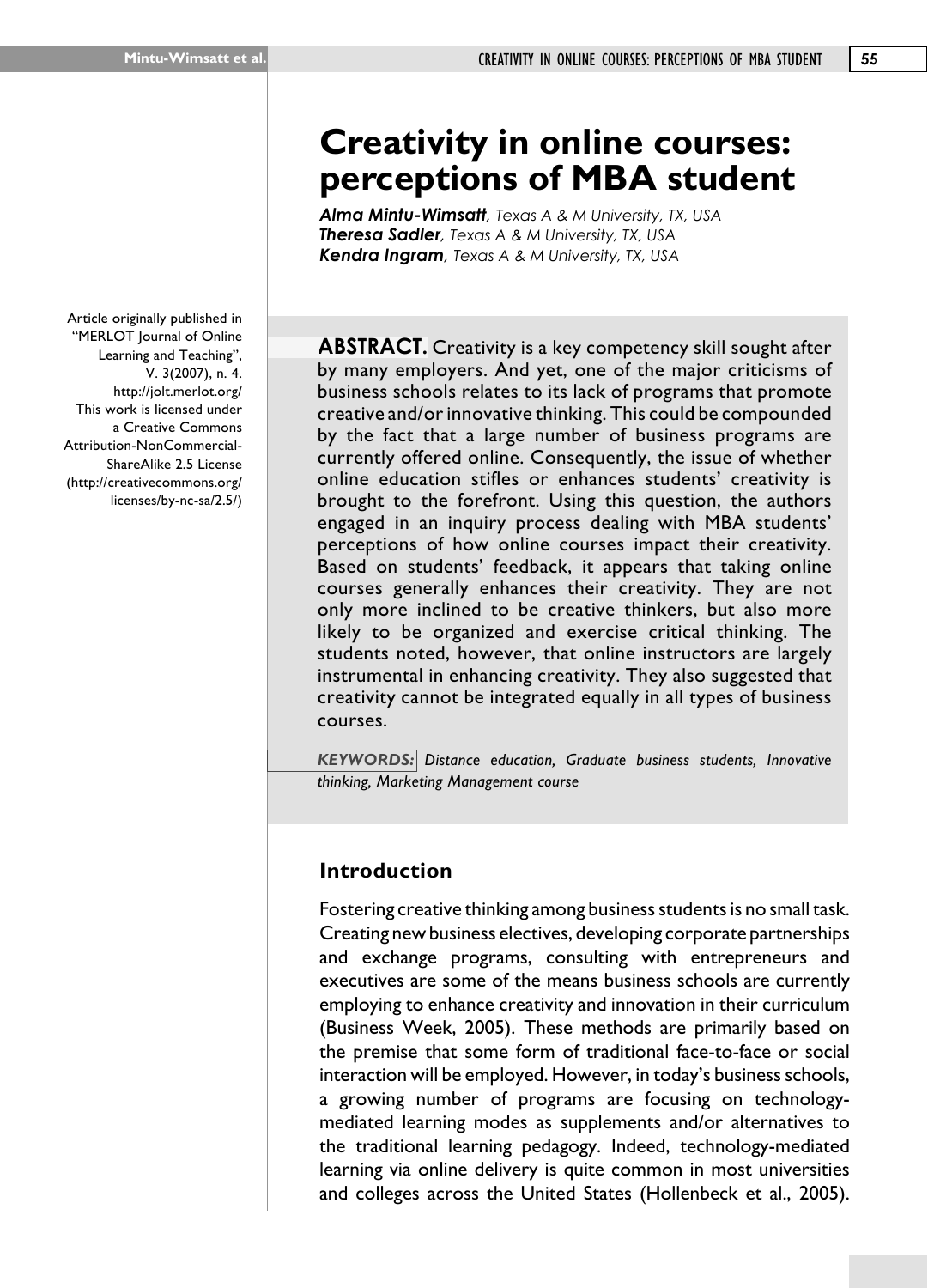As a result, significant advances have been made in the area of online learning. With the growth and changes in online education, it is logical to pose the question: how will online education impact students' creativity? For business schools, this question is especially critical for two reasons. First, a number of potential employers are apprehensive about the academic quality and appropriateness of online programs (Dellana et al., 2000; Bigelow, 1999). Second, the question of whether creativity is diminished in online education remains largely unanswered in the extant literature.

The issue of creativity was brought to the forefront when a recent article in BusinessWeek.com was headlined with "B-Schools Soft on 'Soft Skills' " (Business Week, 2007). These 'soft skills' included human capital areas such as innovation and creativity. Two years ago, another Business Week article suggested that: "The core offerings of nearly all B-schools are not meeting the growing demand for creative, innovative managers" (Business Week, 2005, p.80). If business schools are not fostering the development of creative thinkers, will this be compounded by the fact that many business programs are currently offered via online education? To explore this question, the authors pose the question of creativity to MBA students currently enrolled in the core level graduate Marketing Management course. Based on their responses, suggestions are presented to help educators enhance the level of creative thinking among their online students.

## **Literature review**

In general, the extant literature on distance or online education has focused primarily on two broad research areas. Ample research has been published on the benefits and pitfalls of distance education (Powell, 2007; Patel, Patel, 2006). There are also numerous studies comparing distance education with the traditional learning environment primarily in terms of cognitive factors - such as attitudes, outcomes (e.g., satisfaction, grades), student perceptions (e.g., preference, perceived quality) and learning experience (Spooner et al., 1999). Meanwhile, research on the integration of creativity in online education has been, at best, sporadic. This is despite the fact that creativity is considered one of the integral elements in the higher education experience (ChanLin, 2006; Jackson, 2006).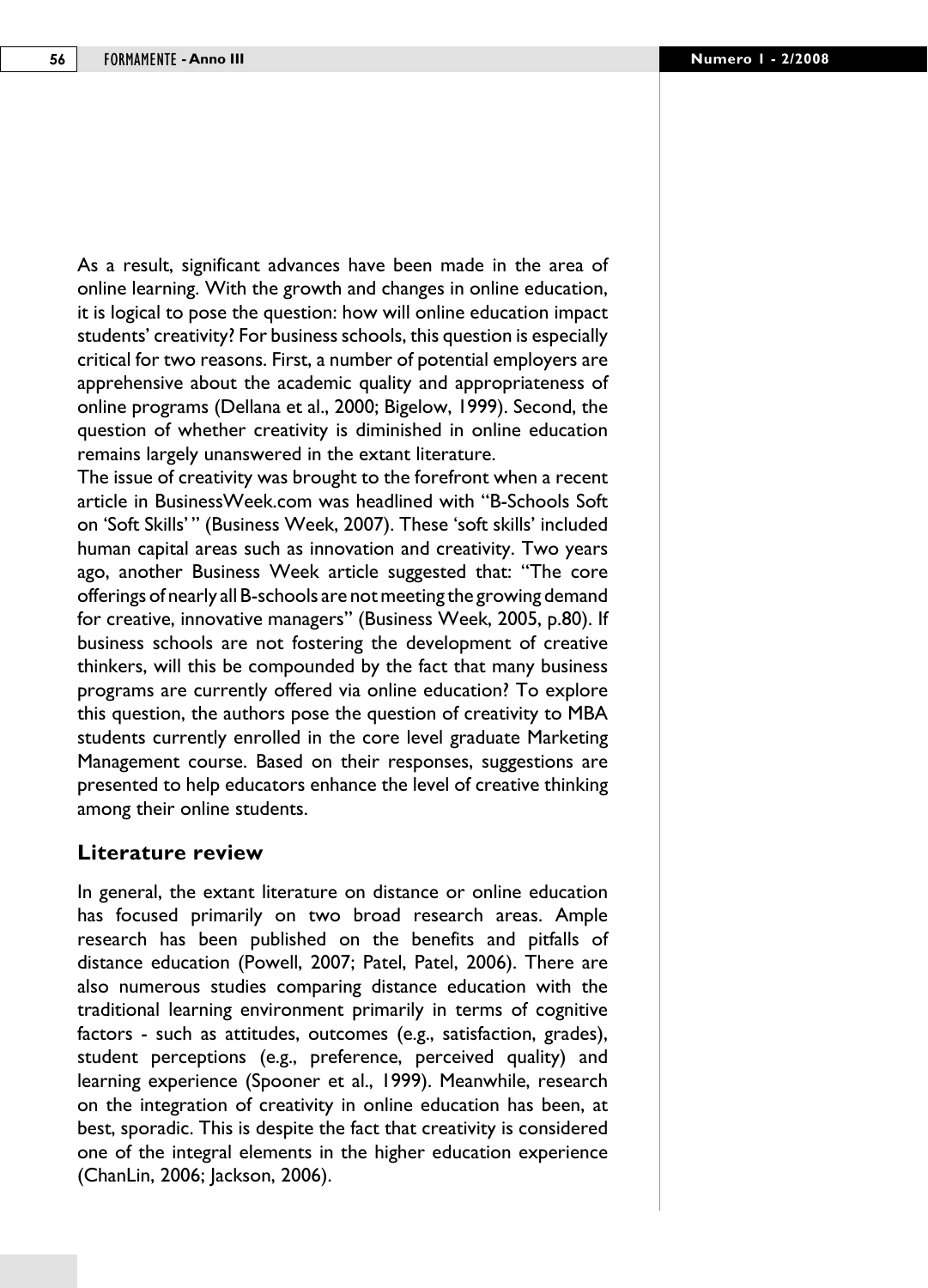## *Creativity dimension in higher education*

The relationship between learning and creativity has long been established in numerous research studies (Beghetto, Kaufman, 2007). Unfortunately, presenting students with creative instructional activities can be quite complicated. This is because creativity is related to a myriad of factors independent of the learning environment, such as personality, beliefs in education, cognitive processes, motivation, and individual background (Sternberg, 2005; Horng et al., 2005).

Creativity encompasses *the ability* to imagine or invent something new; *the attitude* to accept change; and *the process* to continue to improve (Harris, 1998). In other words, creativity is "the ability to come up with new ideas that are surprising, yet intelligible, and also valuable in some way" (Boden, 2001, p.95). Therefore, universities and colleges are, in part, the breeding grounds for creative thinking, since these institutions offer avenues for idea exchange and dialogue. Students' creativity, according to Cropley, is indeed largely a function of one's socialization in their education environment (Cropley, 2006).

In business education, the ability, attitude, and process relevant to creativity are instrumental in enhancing the professional success of business students. Evidence of students' creativity is a competency skill highly sought after by employers (Horng et al., 2005). This is because employees who are able to combine both logical/rational thinking with creativity are more effective managers and corporate decision makers (Vance et al., 2007). As a result, business educators strive to train and develop students to be creative problem solvers. This is evident in the instructional pedagogies common in face-to-face traditional business courses, such as case analysis, team projects, and internships.

## *Creativity in online learning*

As mentioned earlier, studies on integrating creativity into distance education have been sparse. For online business courses, integrating creativity is perhaps more challenging. The social dynamics in an online setting are invariably different from the traditional classroom. With the social environment conspicuously absent in a technology-mediated environment, how is creativity developed and fostered? And, if business students are not able to experience the creative process in their online educational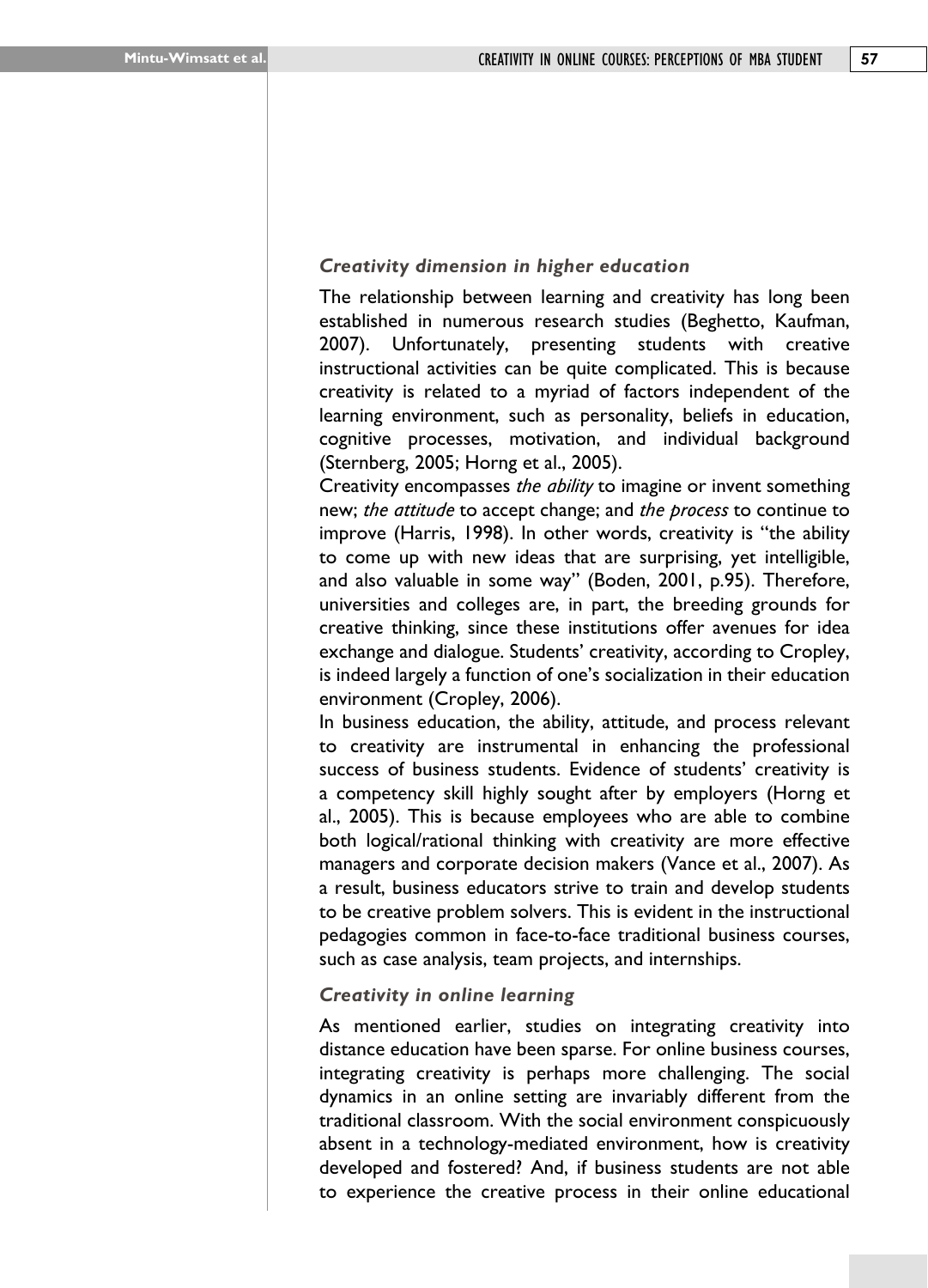training, how will they in turn develop creativity in their work environments?

Muirhead and Amabile suggest that online instructors are primarily responsible for integrating creativity in their online curriculum (Muirhead, 2007; Amabile, 1999). Online instructors have to assume the role of a facilitator rather than a lecturer (Horng et al., 2005). This can be accomplished by challenging students' current skill sets; providing well defined goals; grouping students into teams with diverse backgrounds; providing encouragement and timely feedback; making students feel that their inputs have more value added; and asking questions that encourage creative thinking.

Essentially, developing avenues for creativity is driven by the instructor. And yet, these instructors often receive minimal feedback from online students on what actually works, and what does not. Worse, there has been little research work conducted on this critical topic.

# **Objectives of this study**

To examine the issue of creativity, and to bridge the gap in the literature, this study investigates the perceptions of MBA students taking an online course. In particular, the authors focus on whether online courses enhance or stifle students' creativity. That is, are online MBA courses exposing students to some exercise in creativity? Are online business programs enriching or diminishing the creative experience of its graduates?

## **Background information**

The current study involves MBA students enrolled in an AACSB accredited regional state university. MBA students were utilized for this study, because of the professional nature of their degree, and their presumed maturity level. This is consistent with Arbaugh's suggestion that graduate students should be the basis for developing Internet-based courses (Arbaugh, 2000). The main university campus is located approximately 60 miles from a major U.S. metropolitan city in the Southwest. A large number of students enrolled in the MBA program are employed full-time, and take online courses primarily for convenience purposes.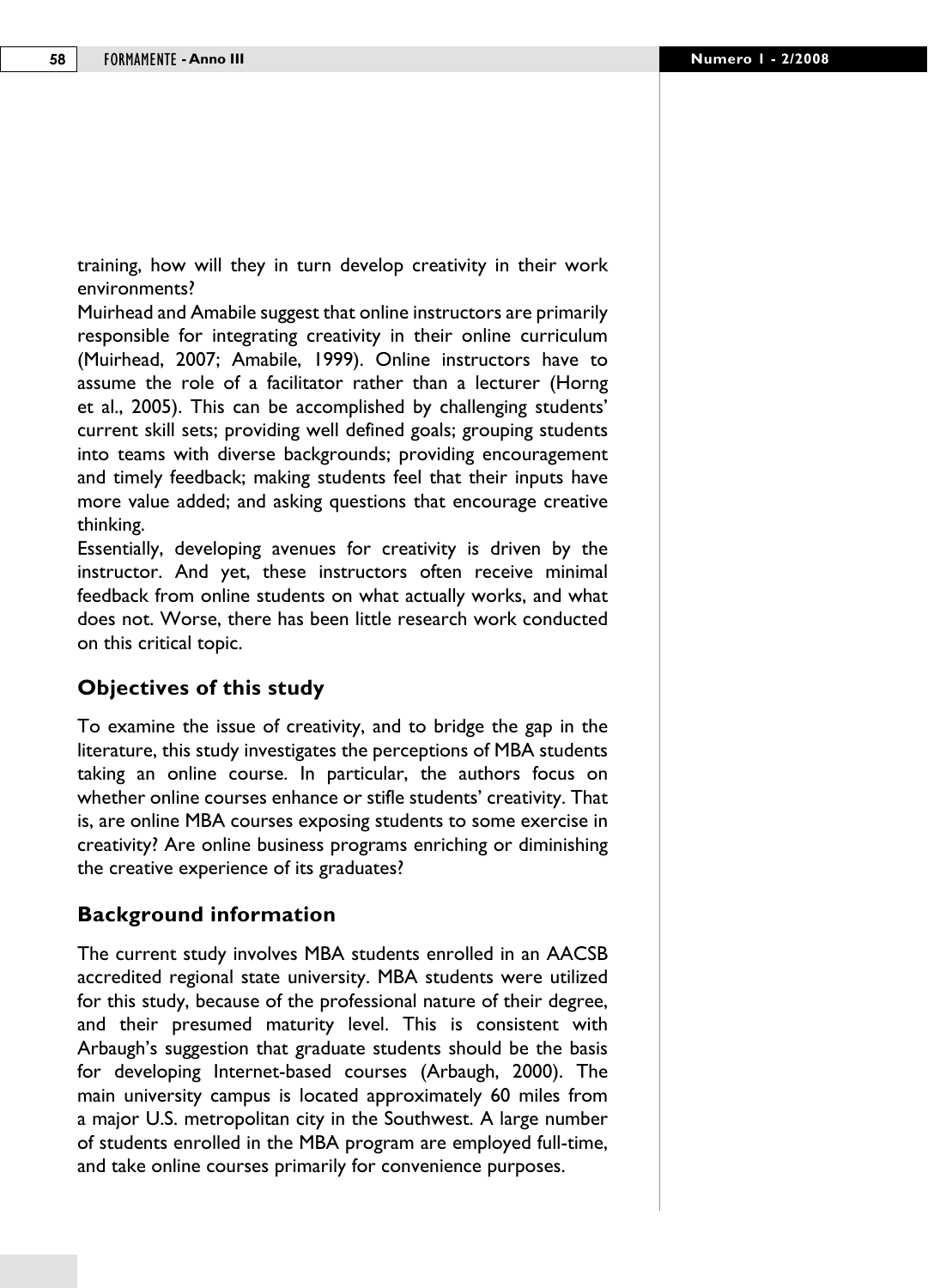#### *Marketing Management course*

The graduate Marketing Management course is one of the core courses in the MBA curriculum. Every semester, the course is offered both online as well as in the traditional face-to-face classroom. However, given the University's location as well as the type of students (i.e., employed full-time) in the MBA program, more sections are offered online than face-to-face.

#### *Course dynamics*

Two concurrent sections of MBA students enrolled in the online Marketing Management course served as the sample groups for this study. The same instructor taught both sections. Therefore, teaching style and course content as potential extraneous factors were minimized. Students' grades were evaluated, based on four major components: discussion/participation, case submissions, mid-term, and final examinations.

Currently, eCollege is the instructional online platform used by the University. For course discussion purposes, eCollege allows students to interact with the instructor and their colleagues primarily through the use of the discussion board. The discussions that took place in both sections were all asynchronous in nature. Typically, the weekly discussion was available over a period of three days. This gave MBA students ample time to provide their inputs, and interact with their colleagues.

#### *Sample*

A total of 63 students participated. Of the 63, fifty-two students had some level of experience in taking previous online courses. Approximately 70% of the students were in the 25-35 age range, and had worked for at least three years. About 90% of the sample group was employed on a full-time basis.

#### *Creativity discussion*

Halfway through the semester (i.e., before the midterm examination period), online students were asked to respond to a series of questions regarding innovative MBA programs, and the application of creativity skills within programs. A discussion board was set up to allow students to post their answers and/or respond to their colleagues' comments. The discussion questions were asked specifically within the context of online courses. To minimize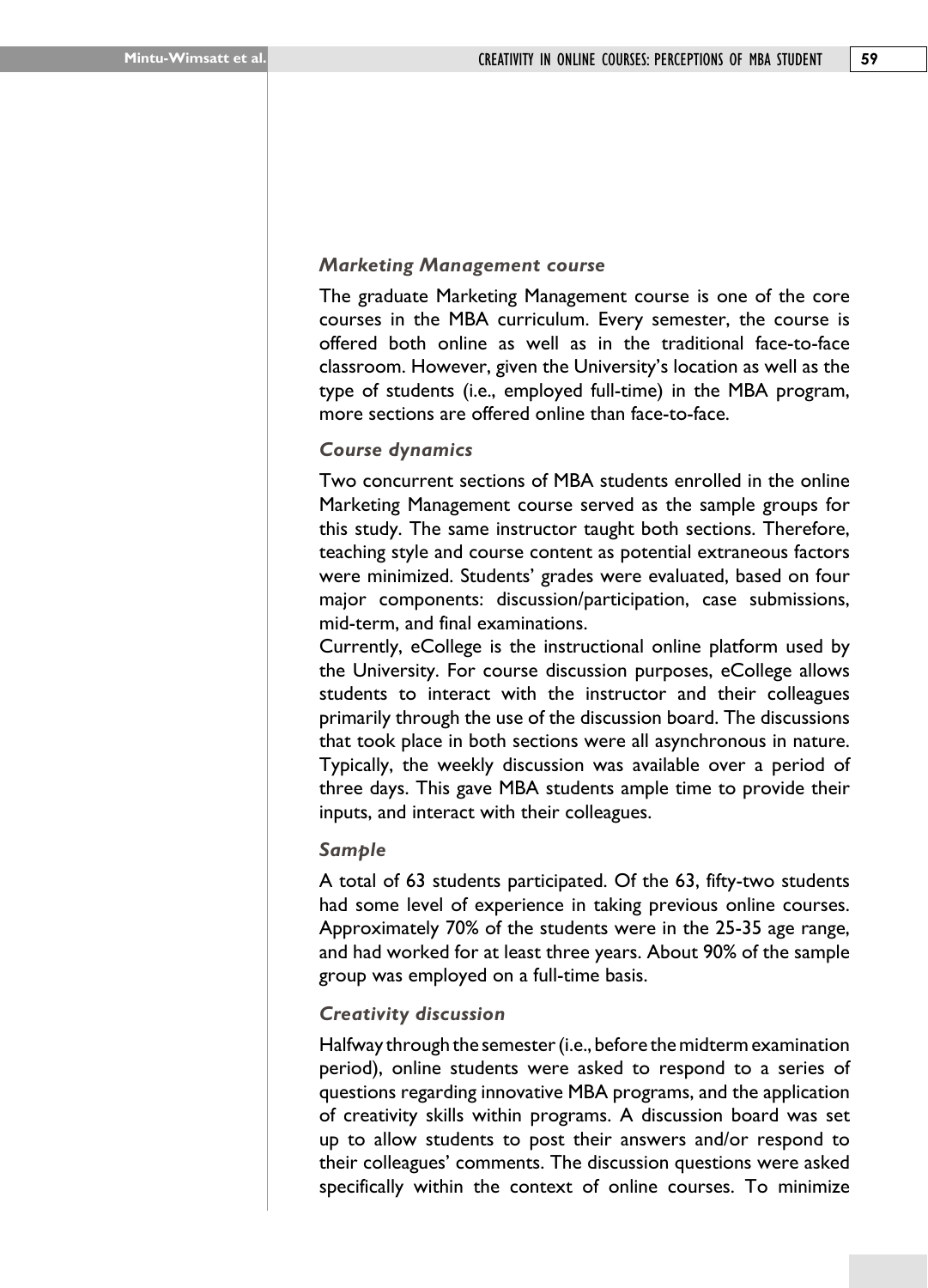potential response bias, the questions were asked in relation to students' general online experience. The questions were not directed specifically towards this Marketing Management course. Online students were asked the following:

(1) Do you lose any exercise in creativity in taking online courses?

(2) What can be done to enhance students' creative thinking?

# **Findings**

*"Some" creativity is lost*

Of the 63 online MBA students, 18 claimed that "some" creativity is lost in taking online courses. These students noted that some creativity is lost primarily due to the lack of social interaction. They posted that:

- • Yes, definitely. Hands-on or face-to-face interaction encourages what real businesses are all about - being part of a team.
- The only loss that I feel from an online course compared to a live course is the interchange between students. Ideas can flow, and you can bounce off of each other better.
- Yes. The social interaction is an aspect that cannot be underestimated. One of my major concerns with online courses is the lack of interaction with other students.

The student comments above are consistent with Cropley's point that groups, role models, mentors, and classroom climate (i.e., elements of the social approach) are all important to students' creativity (Cropley, 2006). Obviously, the presence of these elements is more evident in the traditional classroom setting.

About 30% of the sample group suggested that creativity is driven by interaction. In particular, face-to-face interactions with other students and the instructor offer the chance to gain more insights and ideas from others. Likewise, the social interaction gives them an opportunity to expound on the experiences of their classroom colleagues in a visual manner. Guilford (1950) refers to this as "divergent thinking" (Guilford, 1950). The importance of divergent thinking is consistent with the distance education literature on social cognitive learning and social learning (Laffey et al., 2006). However, it is noteworthy to mention that the students also suggested that in the traditional classroom setting discussions are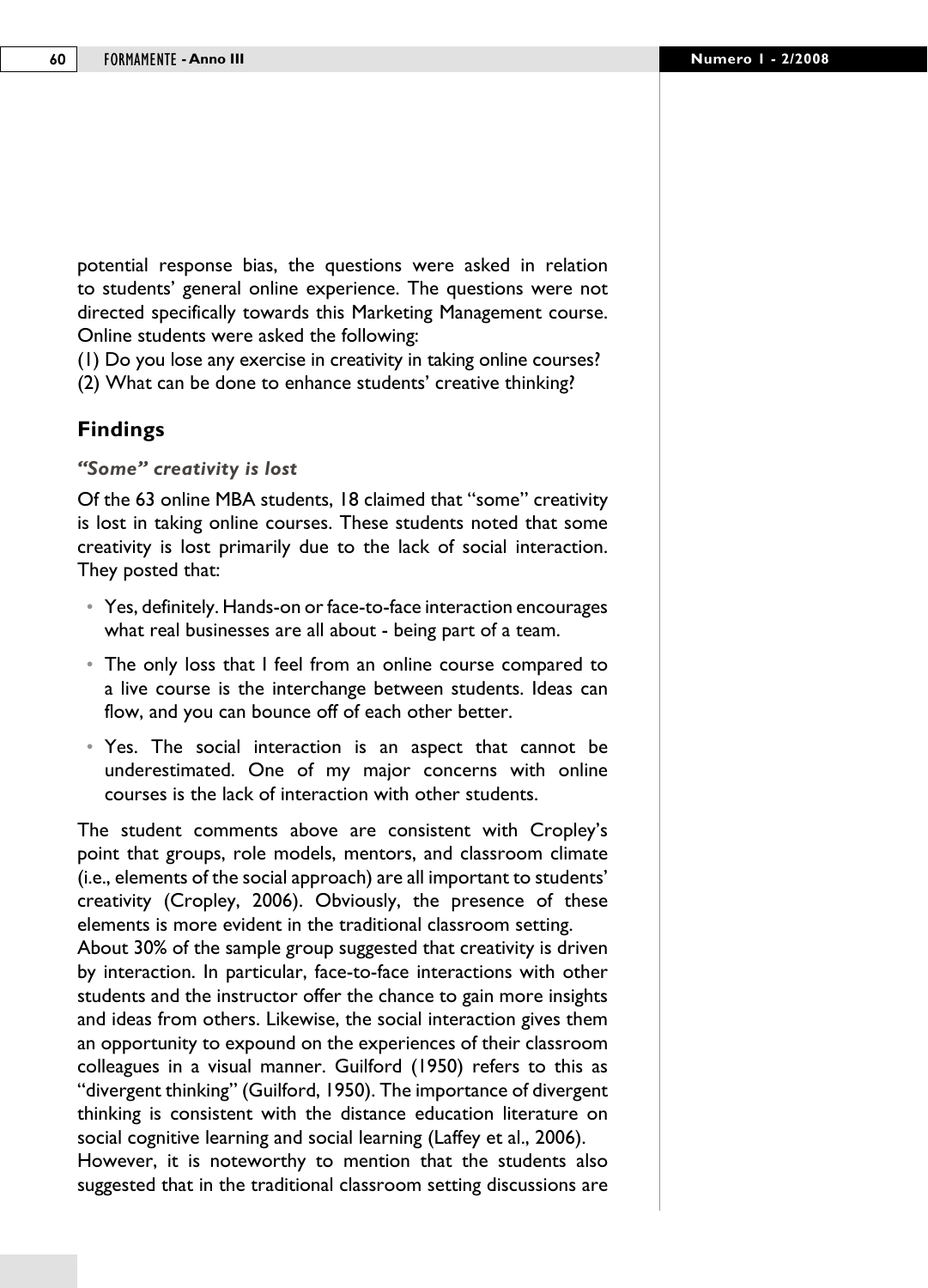often dominated by a cadre of individuals. As a result, the rest of the class may end up being on the receiving or listening end of a few students' ideas. Hence, for these students the traditional classroom setting offers little or minimal avenues for creativity. One student posted that those students who usually would not voice their opinions in the classroom may be more likely to express their ideas in an online course. That is, students who typically would not participate in the classroom will be more inclined to express their ideas in an online course, and are more receptive to the online discussion (Horng et al., 2007).

#### *MBA students' consensus - Creativity is enhanced*

In general, the majority of the students (40 out of 63 students or 63%) who participated in this study agreed that creativity is not lost in online courses. Interestingly, some suggested that an online course is creative in itself. Twenty-eight students (44%) claimed that they are compelled or pushed to be "much more creative" in their online courses than in the traditional classroom to compensate for the absence of the face-to-face social interaction with their classmates and the instructor. Based on the students' responses, two reasons were offered on why creativity is actually enhanced.

First, more than half of the students claimed that they are more creative in their online courses, because they want their inputs to have more value added. They attempt to leave a more indelible impression in their coursework, assignments, and discussions. As a result, their discussion postings, case analyses, and projects are more in-depth, substantial and/or creative. As one student wrote: "I need to be more creative because I am unable to build a tangible relationship with the professor". This is consistent with Horng and colleagues' student-centred learning environment, where students become co-learners and performers.

Second, 40% of the sample claimed that, because their online MBA courses are generally more challenging, they have to be more creative and strategic in their thinking. One's input during chats and discussions must have some value added. Otherwise, it will become fairly obvious that one's responses did not deserve much merit. Likewise, term papers, team projects, and other types of collaborative works have to be developed in an efficient manner, given the interaction exchange constraints. Interestingly, this is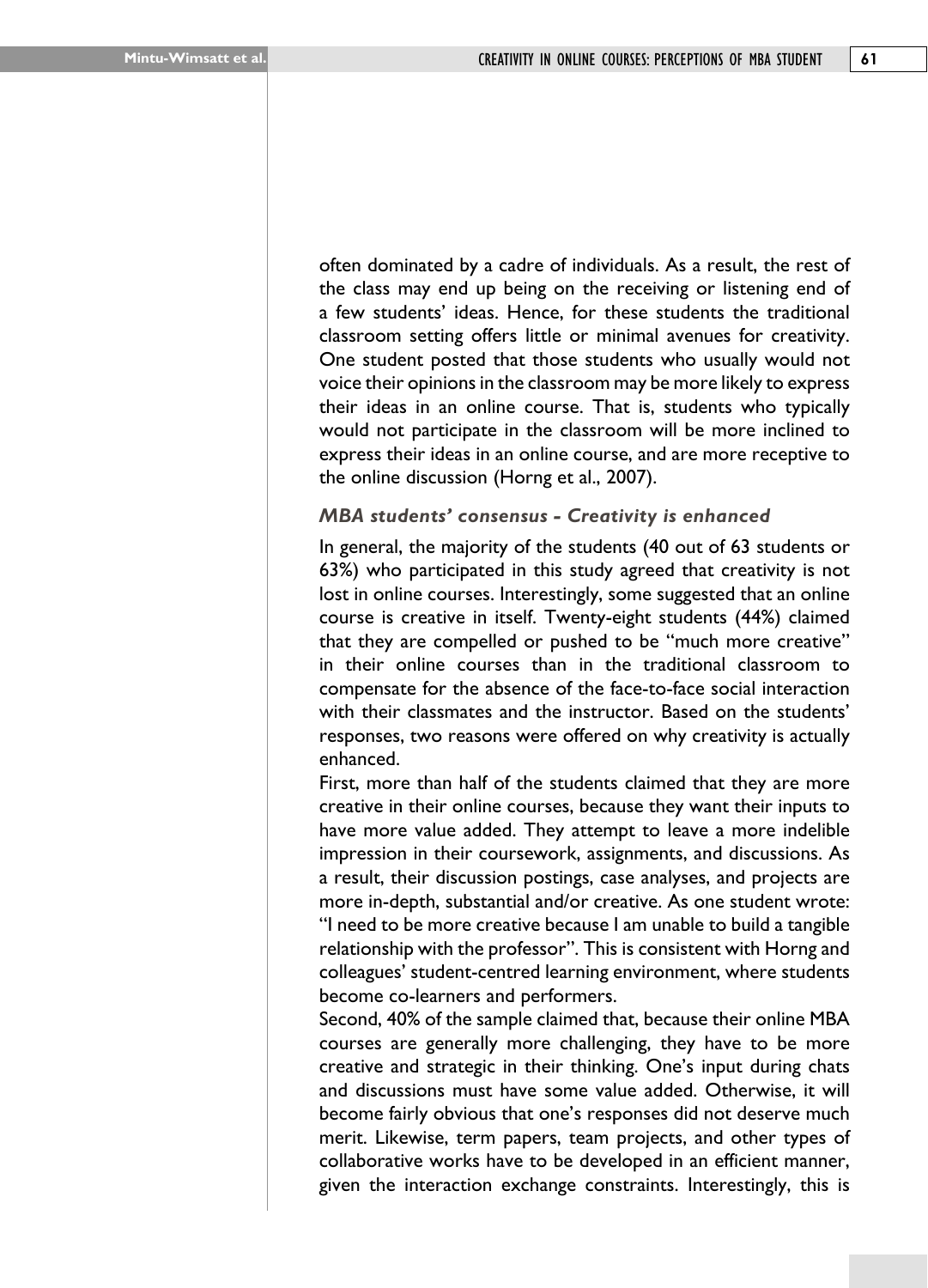part of Horng and colleagues' class management strategies for creative teaching (Horng et al., 2007).

#### *What enhances creativity?*

Based on this sample's online experience, the students suggested that creativity can be enhanced and fostered depending on: (1) the subject matter and the instructor; (2) course format and structure; (3) grades associated with the creativity element. It was also noted that courses like math and statistics have lesser avenues for employing creativity, especially when delivered online. For example, marketing instructors can utilize a myriad of topics integrating creativity into the course material. In the case of one of the authors, as part of the discussion on advertising, students were required to watch Super Bowl commercials as part of the discussion assignment. The electronic interchange this assignment generated was quite lively, and demonstrated the various points of view students had in analyzing various advertisements. The use of multi-teaching aids, and the connection between teaching contents and real life are instrumental in developing creative instruction (Horng et al., 2007).

Ultimately, the consensus opinion was that the instructor has the responsibility to promote and challenge the way online students think. He/she has to be involved throughout the course, provide active leadership, and give value-added information. The typical reliance on any textbook, lecture notes, and presentations have minimal impact for online students. Instead, the format and structure of online courses have to be re-evaluated constantly. Are the course materials relevant? Have current business trends been discussed? Did the case analyses reflect the applications of various course concepts and topics?

The following are some examples of students' written responses:

- "It is not the online part that creates [creative] issues, but rather the course content".
- "I don't necessarily think that online courses cause loss of creativity. It depends on how the course is structured".
- "There is a greater tendency to let creativity slide in online courses. I think it really depends on the structure or format of the online course and the subject".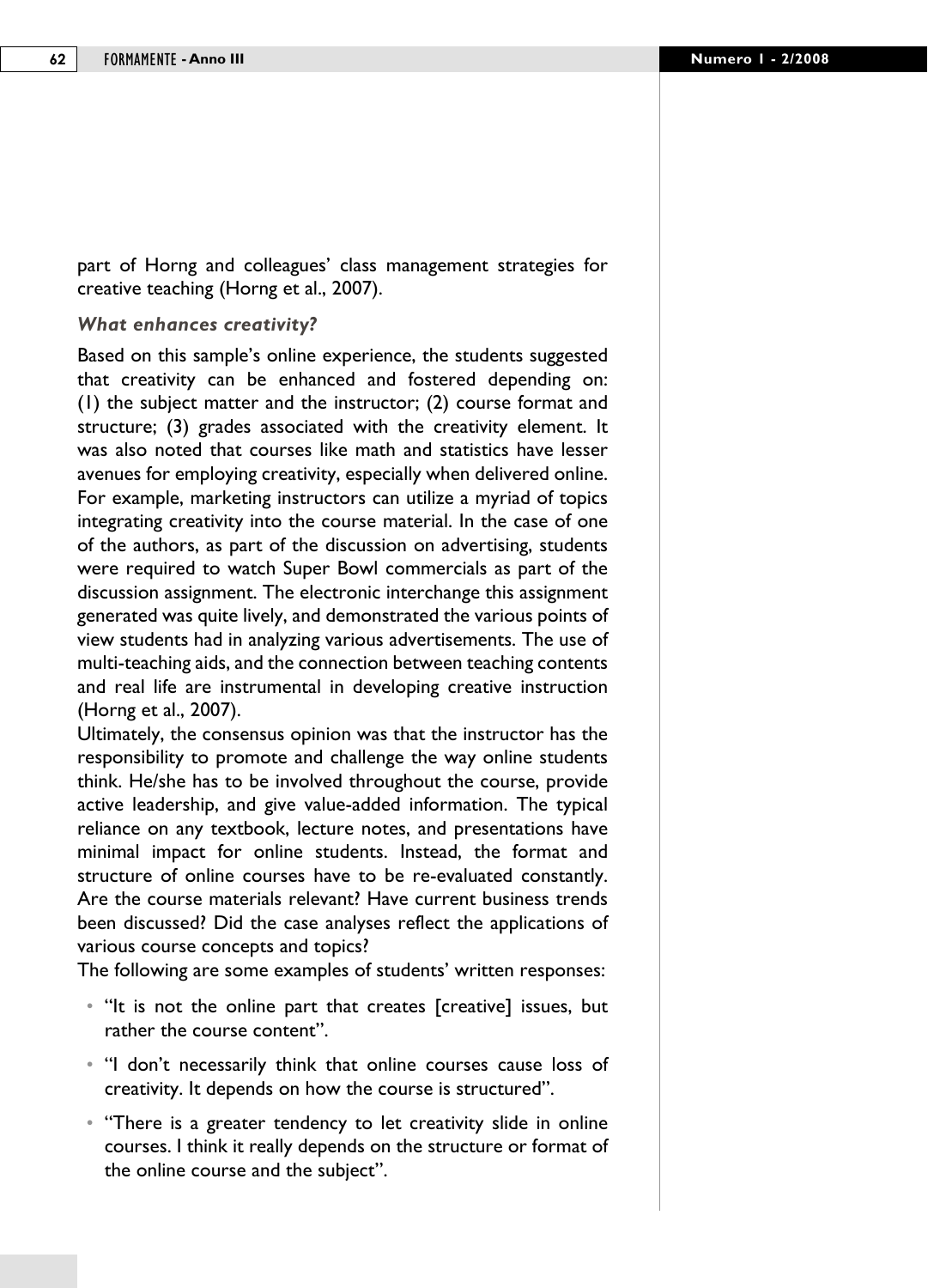- "No, because professors often are more creative with assignments and methods of discussion with students".
- "It depends on the nature of the course, and it is designed around emphasizing the creative exercises".
- "Online courses are good programs for self-learning, so I think there is nothing to lose in creativity".

# *Creative instruction used in this Marketing Management course*

For this particular marketing course, the authors believe that creativity was enhanced through the management of the class discussion and interaction as well as the use of real business questions to stir the students' creative thinking. The grading scheme was set up so that 50% of the final grade was assessed, based on two components: case analyses and discussion participation. The case analyses involved business problems that required students to be analytical, competitive, and creative, in their presentation of viable business solutions. The students were also required to participate in a weekly discussion board. They were required to provide a discussion post, and respond to their colleagues' comments. The topics covered interesting and current marketing-related topics, such as ethical marketing (e.g., is ethics an oxymoron in marketing?); fads, fashions, and trends (e.g., provide some examples); demographic segmentation (e.g., changing demographics of U.S. consumers); sex in advertising (e.g., why sex sells), to name a few. It is also noteworthy to mention that, during the discussion of cases and topics, the instructor played a strong role in prompting thought-provoking questions, and interjecting personal thoughts regarding the subject matter. Feedback was also provided in the form of a summary of the weekly discussion. Consequently, the instructor was viewed by most students to be quite "visible", which may have led to the development of an interactive relationship.

# **Conclusion**

Creative instruction encourages independent thinking, active participation, and freedom of expression (Horng et al., 2007). Based on the findings in this study, we can conclude that online MBA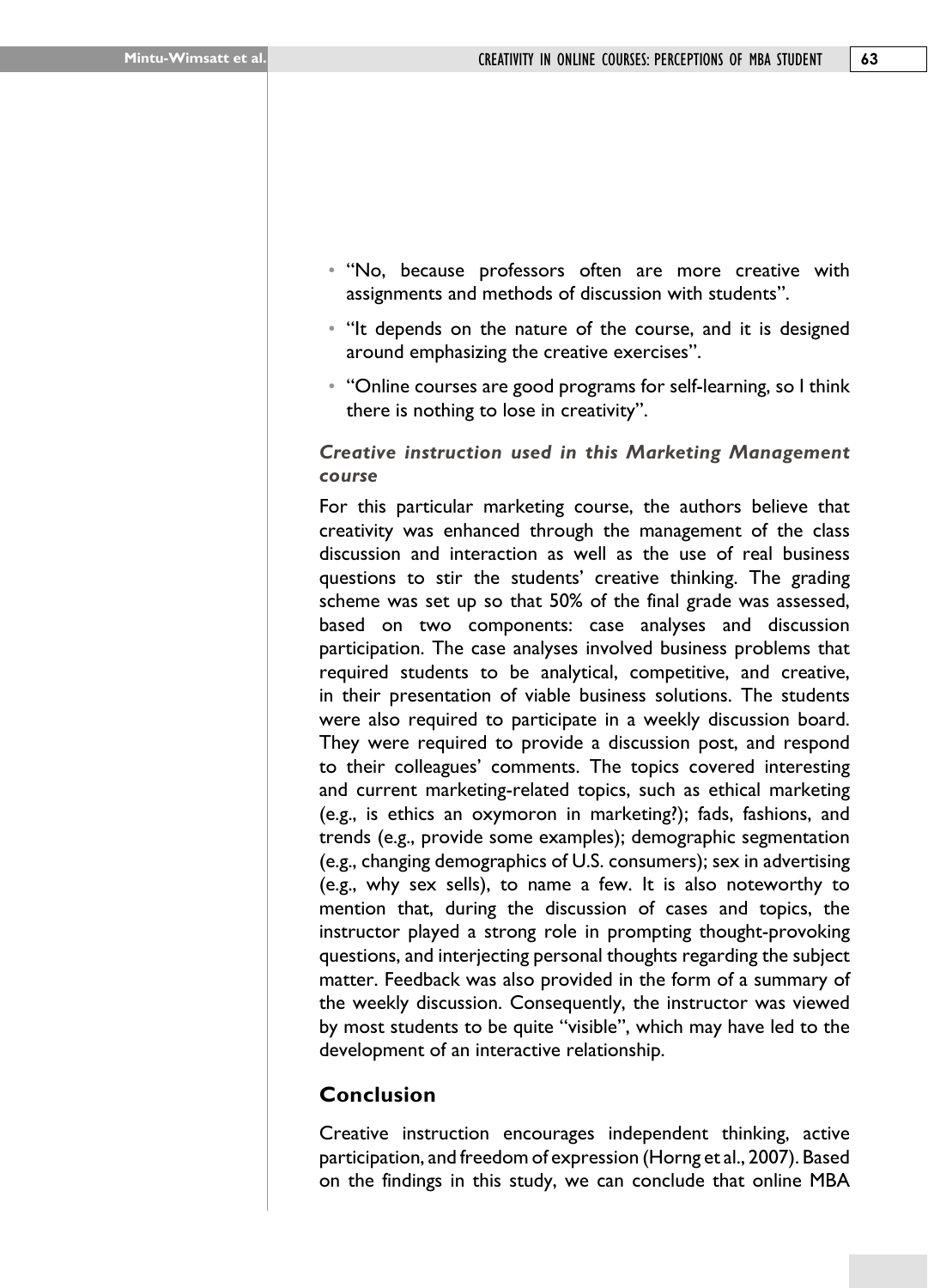students are indeed exposed to creative instruction. Creativity is not necessarily minimized or diminished, if online instructors invest their time in establishing well-defined goals, and developing a course curriculum that provides ways for students to express their ideas and insights. When online MBA students are exposed to this type of learning experience, then business schools have done their part in providing avenues for divergent thinking. After all, divergent thinking is essential in understanding the dynamics of any business environment.

## **References**

Amabile Teresa (1999), *How to kill creativity*, in Amabile Teresa, Leonard Dorothy, Rayport Jeffrey, Morley Elleen, Silver Andrew, Wetlaufer Suzy, Drucker Peter Ferdinand, *Harvard Business Review on Breakthrough Thinking*, Boston, Harvard Business School Press, pp.1-28

Arbaugh J. Ben (2000), *Virtual classroom characteristics and student satisfaction with Internet-based MBA courses*, "Journal of Management Education", V. 24, n. 1, pp. 32-54

Beghetto Ronald, Kaufman James (2007), *Toward a broader concept of creativity: a case for mini-c creativity*, "Psychology of Aesthetics, Creativity, and the Arts", V. 1, n. 2, pp. 73-79

Bigelow John (1999), *The Web as an organizational behavior learning medium*, "Journal of Management Education", V. 23, n. 6, pp. 635-650

Boden Margaret (2001), *Creativity and knowledge*, in Craft Anna, Jeffrey Bob, Leibling Mike (eds), *Creativity in Education*, London, Continuum

Business Week (2005), *Tomorrow's B-school? It might be a D-School*, 1 August, http://www.businessweek.com/magazine/content/05\_31/b3945418.htm

Business Week (2007), *B-schools soft on Soft Skills*, 2 August, http://www.businessweek.com/bschools/content/aug2007/bs2007082\_280172. htm?chan=bschools\_bschool+index+page

ChanLin Lih-Juan (2006), *Factors influencing technology integration in teaching: a Taiwanese perspective*, "Innovations in Education and Teaching International", V. 43, n. 1, pp. 57-68

All URLs checked June 2008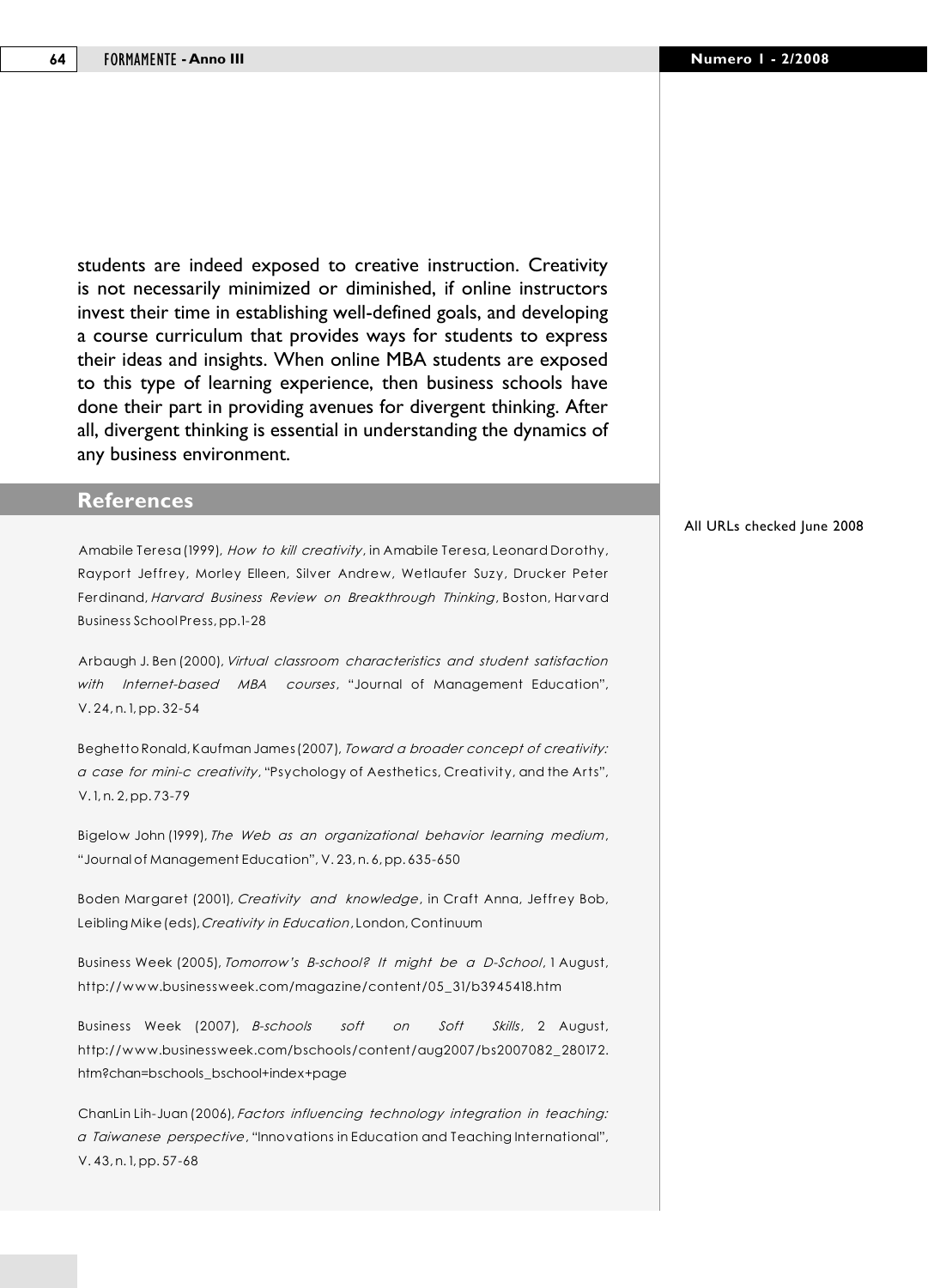Cropley Arthur (2006), *Dimensions of creativity: a social approach*, "Roeper Review", V. 28, n. 3, pp. 125-130

Dellana Scott A., Collins William H., West David (2000), *On-line education in a management science course - Effectiveness and performance factors*, "Journal of Education for Business", V. 76, n. 1, pp. 43-47

Guilford Joy Paul (1950), *Creativity*, "American Psychologist", V. 5, n. 9, pp. 444-454

Harris Robert (1998), *Introduction to creative thinking* http://www.virtualsalt.com/crebook1.htm

Hollenbeck Candice R., French Warren, Zinkhan George M. (2005), *Distance learning trends and benchmarks: lessons from an online MBA Program*, "Marketing Education Review", V. 15, n. 2, pp. 39-52

Horng Jeou-Shyan, Hong Jon-Chao, ChanLin Lih-Juan, Chang Shih-Hui, Chu Hui-Chuan (2005), *Creative teachers and creative teaching strategies*, "International Journal of Consumer Studies", V. 29, n. 4, pp. 352-358

Jackson Norman (2006), *Creativity in higher education*, SCEPTrE, Scholarly Paper #3

Muirhead Brent (2007), *Integrating creativity into online university classes*, "Educational Technology and Society", V. 10, n. 1, pp. 1-13

Patel Chirag, Patel Taran (2006), *Exploring a joint model of conventional and online learning systems*, "eService Journal", V. 4, n. 2, pp. 27-46

Powell David Clayton (2007), *Student satisfaction with a distance learning MPA program: a preliminary comparison of on-campus and distance learning students' satisfaction with MPA courses*, "MERLOT Journal of Online Learning and Teaching", V.3, n.1

Spooner Fred, Jordan Luann, Algozzine Bob, Spooner Melba (1999), *Student ratings of instruction in distance learning and on-campus classes*, "Journal of Educational Research", V. 92, n. 3, pp. 132-140

Sternberg Robert J. (2005), *Creativity*, in Holyoak Keith, Morrison Robert (eds.), *The Cambridge Handbook of Thinking and Reasoning*, New York, Cambridge University Press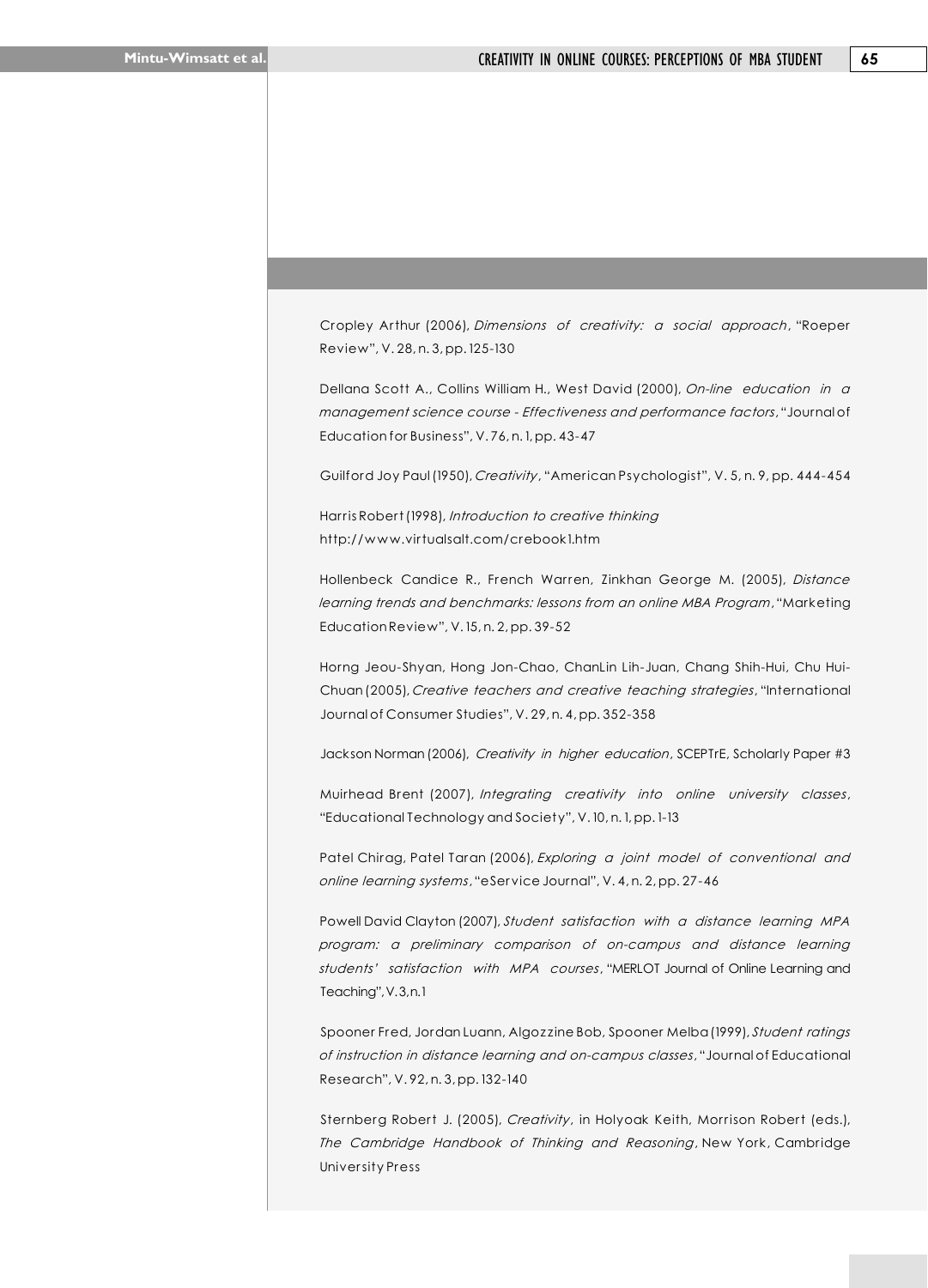Vance Charles M., Groves Kevin S., Paik Yongsun, Kindler Herb (2007), *Understanding and measuring linear-nonlinear thinking style for enhanced management education and professional practice*, "Academy of Management Learning and Education", V. 6, n. 2, pp. 167-185

## **Sintesi**

*Una recente ricerca statunitense ha indagato la percezione degli studenti sulla capacità dei corsi online MBA di generare spirito creativo, in relazione alla crescente domanda di operatori dotati di creatività e propensione all'innovazione da parte del mondo delle professioni e degli affari. I corsi MBA sembrano carenti proprio nello sviluppare spirito di innovazione e creatività, mentre la rapida crescita dell'offerta di corsi online MBA pone al centro la questione delle capacità della formazione online di migliorare le attitudini creative degli studenti. La creatività, del resto, è una dote complessa e di difficile insegnamento, che include immaginare qualcosa di nuovo, propensione al cambiamento e miglioramento continuo. Nella formazione a distanza non è ancora stato chiarito come stimolare questi processi, anche perché poche analisi teorico-pedagogiche si sono soffermate in maniera sistematica sulla ricerca di metodologie efficaci per favorire la creatività nei corsi online. In questo contesto, le opinioni degli iscritti ai corsi online di una università del sud-ovest degli USA offrono nuove informazioni sull'impatto dell'e-learning sulla creatività, al livello di percezione degli studenti.* 

*La ricerca ha avuto come destinatari gli iscritti al corso online di Marketing Management, per la maggior parte lavoratori a tempo pieno, che ricorrono alla formazione online per conciliare studio e lavoro. Su 63 studenti partecipanti al corso, 42 avevano esperienze pregresse di corsi online. Circa il 90 per cento di loro era impiegato full time, circa il 70 per cento aveva un'età compresa tra i 25 e i 35 anni e lavorava da almeno 3.* 

*Strumentale per l'indagine è stata la piattaforma eCollege, adottata dall'università a cui si fa riferimento, che utilizza una discussion board in modalità asincrona per gestire discussioni settimanali tra studenti e docenti su argomenti selezionati. Le discussioni rimangono aperte per circa tre giorni, in modo da dare agli studenti il tempo di contribuirvi.* 

*A metà del semestre, è stata organizzata una discussione tematica in piattaforma in cui gli studenti dovevano esprimere il proprio parere su quanto i corsi online favorissero la creatività e su come fosse possibile migliorare questo aspetto. Secondo 18 dei 63 partecipanti all'indagine, a causa della minore interazione con*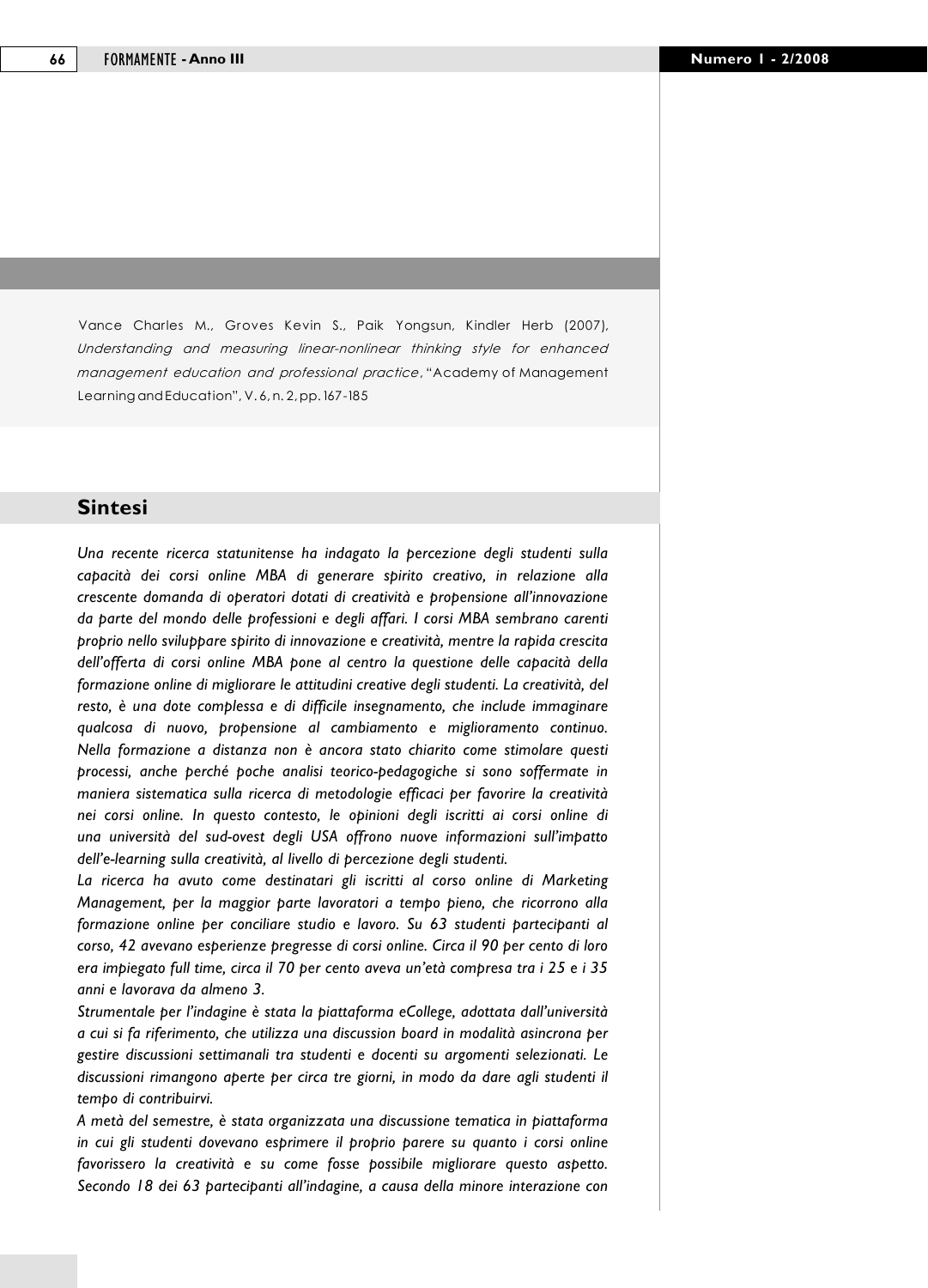*i compagni di corso, "qualcosa" si perde in termini di creatività nella formazione online. Infatti, circa il 30 per cento degli studenti ha confermato l'idea di Cropley che socialità ed interazione siano fattori stimolanti della creatività, con particolare riguardo all'interazione face-to-face. D'altro canto, gli studenti hanno anche notato che nelle classi tradizionali la discussione è solitamente guidata da una piccola parte della classe, mentre la maggior parte degli studenti tende ad avere un ruolo solo passivo e ricettivo. In questo senso, i corsi online sono percepiti come un ambiente in cui un maggior numero di studenti può far sentire la propria opinione.* 

*Al contrario, la maggior parte degli studenti dei corsi online (40 su 63 pari al 63 per cento) hanno affermato che la creatività non si perde nella formazione a distanza. Secondo il 44 per cento degli studenti i corsi online producono maggiore creatività per compensare la mancata interazione con i docenti. Inoltre, circa il 40 per cento di essi pensa che la creatività è stimolata dalla necessità di essere adeguatamente notati e valutati dal docente e dai compagni. Infatti, non potendo contare su forme di interazione presenziale, i contributi del corso diventano più approfonditi e creativi. In definitiva, sembra che proprio la dimensione dell'interazione a distanza renda cruciale la qualità dei contributi proposti e la valutazione strategica delle attività svolte.* 

*Gli studenti hanno anche analizzato quali aspetti dei corsi online vadano rafforzati per sostenere la creatività: in primo luogo, non tutte le discipline sono adatte all'esercizio della creatività. Alcune materie, come la matematica e la statistica, incorporano con maggiore difficoltà elementi di pensiero creativo, mentre in altre è possibile utilizzare contenuti quotidiani, per esempio l'analisi di spot pubblicitari, per sollecitare discussioni più animate e creative.*

*In base alle risposte degli studenti, il ruolo decisivo si conferma essere quello svolto dai docenti che devono partecipare attivamente alle attività e sostenere gli studenti con sempre nuovi input e rinforzi. Il loro intervento è sentito da tutti gli studenti come fondamentale soprattutto nelle discussioni, in cui i docenti possono introdurre nuovi spunti, fare domande provocatorie e mettere alla prova gli studenti. Per un altro verso, la struttura e i contenuti costituiscono dei fattori di criticità; i contenuti, infatti, devono essere costantemente migliorati, aggiornati e adeguati al progresso delle teorie e alle esigenze del mercato; il format deve favorire l'interattività e il lavoro di gruppo. Infine, i risultati della ricerca evidenziano l'esigenza che la creatività espressa da uno studente incida sulla sua valutazione alla fine del corso. Nel corso analizzato la valutazione finale si è basata al 50 per cento sul risultato dei case studies e delle discussioni. Nel primo caso, bisognava proporre soluzioni e strategie efficaci e innovative per risolvere problemi economici e di affari; nel secondo, si offriva quel confronto tra studenti e docenti che è stato il principale banco di prova delle capacità di innovazione e creatività degli studenti.*